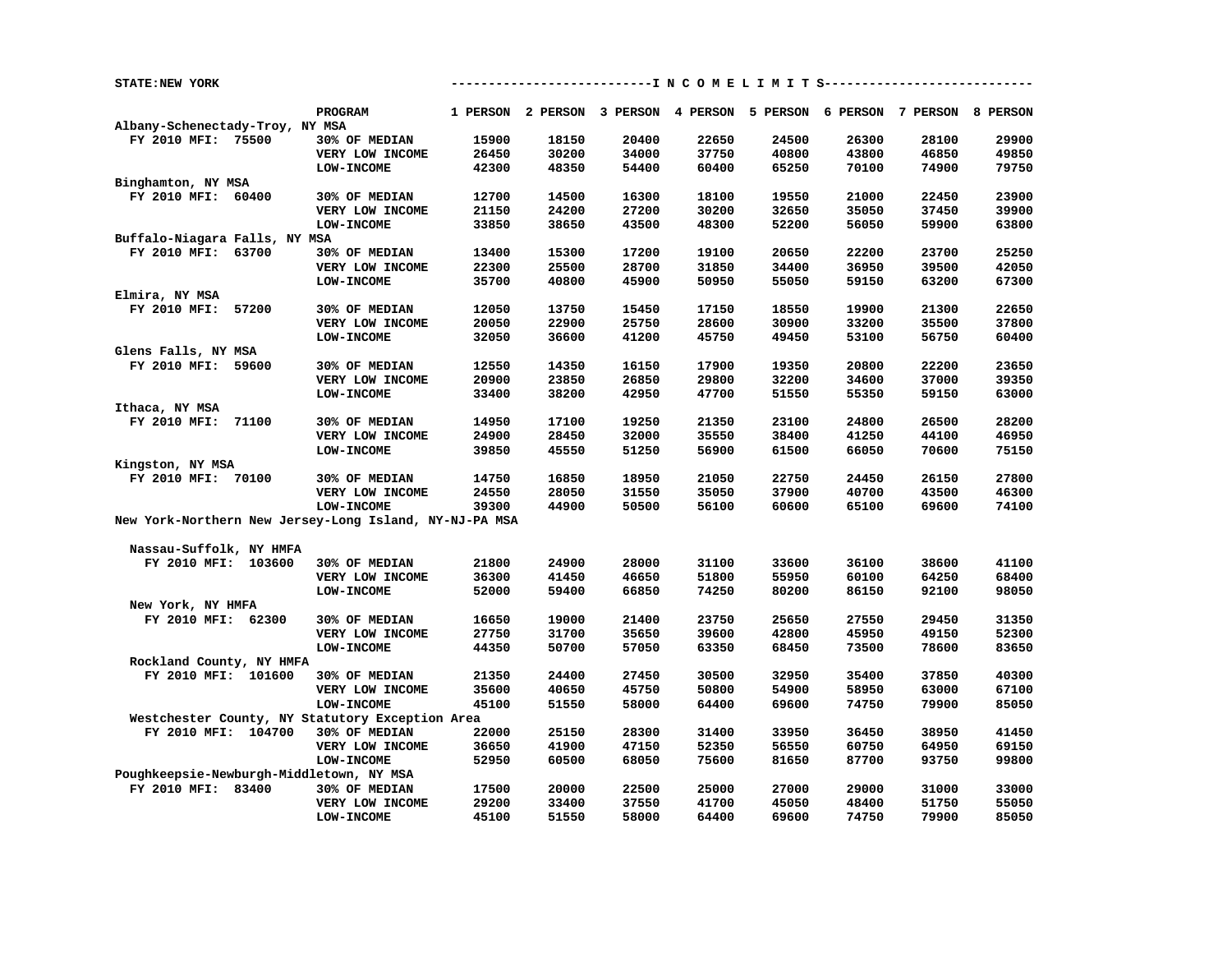| <b>STATE:NEW YORK</b>  |                   |       |       |       |       |       | ----------------I N C O M E L I M I T S-----------------                |       |       |
|------------------------|-------------------|-------|-------|-------|-------|-------|-------------------------------------------------------------------------|-------|-------|
|                        | PROGRAM           |       |       |       |       |       | 1 PERSON 2 PERSON 3 PERSON 4 PERSON 5 PERSON 6 PERSON 7 PERSON 8 PERSON |       |       |
| Rochester, NY MSA      |                   |       |       |       |       |       |                                                                         |       |       |
| FY 2010 MFI: 66600     | 30% OF MEDIAN     | 14000 | 16000 | 18000 | 20000 | 21600 | 23200                                                                   | 24800 | 26400 |
|                        | VERY LOW INCOME   | 23350 | 26650 | 30000 | 33300 | 36000 | 38650                                                                   | 41300 | 44000 |
|                        | <b>LOW-INCOME</b> | 37350 | 42650 | 48000 | 53300 | 57600 | 61850                                                                   | 66100 | 70400 |
| Syracuse, NY MSA       |                   |       |       |       |       |       |                                                                         |       |       |
| FY 2010 MFI: 64300     | 30% OF MEDIAN     | 13550 | 15450 | 17400 | 19300 | 20850 | 22400                                                                   | 23950 | 25500 |
|                        | VERY LOW INCOME   | 22550 | 25750 | 28950 | 32150 | 34750 | 37300                                                                   | 39900 | 42450 |
|                        | <b>LOW-INCOME</b> | 36050 | 41200 | 46350 | 51450 | 55600 | 59700                                                                   | 63800 | 67950 |
| Utica-Rome, NY MSA     |                   |       |       |       |       |       |                                                                         |       |       |
| FY 2010 MFI: 56400     | 30% OF MEDIAN     | 11850 | 13550 | 15250 | 16900 | 18300 | 19650                                                                   | 21000 | 22350 |
|                        | VERY LOW INCOME   | 19750 | 22600 | 25400 | 28200 | 30500 | 32750                                                                   | 35000 | 37250 |
|                        | LOW-INCOME        | 31600 | 36100 | 40600 | 45100 | 48750 | 52350                                                                   | 55950 | 59550 |
| Allegany County, NY    |                   |       |       |       |       |       |                                                                         |       |       |
| FY 2010 MFI: 49800     | 30% OF MEDIAN     | 11650 | 13300 | 14950 | 16600 | 17950 | 19300                                                                   | 20600 | 21950 |
|                        | VERY LOW INCOME   | 19400 | 22150 | 24900 | 27650 | 29900 | 32100                                                                   | 34300 | 36500 |
|                        | <b>LOW-INCOME</b> | 31000 | 35400 | 39850 | 44250 | 47800 | 51350                                                                   | 54900 | 58450 |
| Cattaraugus County, NY |                   |       |       |       |       |       |                                                                         |       |       |
| FY 2010 MFI: 51100     | 30% OF MEDIAN     | 11650 | 13300 | 14950 | 16600 | 17950 | 19300                                                                   | 20600 | 21950 |
|                        | VERY LOW INCOME   | 19400 | 22150 | 24900 | 27650 | 29900 | 32100                                                                   | 34300 | 36500 |
|                        | <b>LOW-INCOME</b> | 31000 | 35400 | 39850 | 44250 | 47800 | 51350                                                                   | 54900 | 58450 |
| Cayuga County, NY      |                   |       |       |       |       |       |                                                                         |       |       |
| FY 2010 MFI: 59900     | 30% OF MEDIAN     | 12600 | 14400 | 16200 | 17950 | 19400 | 20850                                                                   | 22300 | 23700 |
|                        | VERY LOW INCOME   | 21000 | 24000 | 27000 | 29950 | 32350 | 34750                                                                   | 37150 | 39550 |
|                        | <b>LOW-INCOME</b> | 33550 | 38350 | 43150 | 47900 | 51750 | 55600                                                                   | 59400 | 63250 |
| Chautauqua County, NY  |                   |       |       |       |       |       |                                                                         |       |       |
| FY 2010 MFI: 51400     | 30% OF MEDIAN     | 11650 | 13300 | 14950 | 16600 | 17950 | 19300                                                                   | 20600 | 21950 |
|                        |                   | 19400 | 22150 | 24900 | 27650 | 29900 | 32100                                                                   | 34300 | 36500 |
|                        | VERY LOW INCOME   |       |       | 39850 | 44250 | 47800 | 51350                                                                   | 54900 |       |
|                        | LOW-INCOME        | 31000 | 35400 |       |       |       |                                                                         |       | 58450 |
| Chenango County, NY    |                   |       |       |       |       |       |                                                                         |       |       |
| FY 2010 MFI: 53000     | 30% OF MEDIAN     | 11650 | 13300 | 14950 | 16600 | 17950 | 19300                                                                   | 20600 | 21950 |
|                        | VERY LOW INCOME   | 19400 | 22150 | 24900 | 27650 | 29900 | 32100                                                                   | 34300 | 36500 |
|                        | <b>LOW-INCOME</b> | 31000 | 35400 | 39850 | 44250 | 47800 | 51350                                                                   | 54900 | 58450 |
| Clinton County, NY     |                   |       |       |       |       |       |                                                                         |       |       |
| FY 2010 MFI: 60600     | 30% OF MEDIAN     | 12750 | 14600 | 16400 | 18200 | 19700 | 21150                                                                   | 22600 | 24050 |
|                        | VERY LOW INCOME   | 21250 | 24250 | 27300 | 30300 | 32750 | 35150                                                                   | 37600 | 40000 |
|                        | <b>LOW-INCOME</b> | 33950 | 38800 | 43650 | 48500 | 52400 | 56300                                                                   | 60150 | 64050 |
| Columbia County, NY    |                   |       |       |       |       |       |                                                                         |       |       |
| FY 2010 MFI: 65700     | 30% OF MEDIAN     | 13800 | 15800 | 17750 | 19700 | 21300 | 22900                                                                   | 24450 | 26050 |
|                        | VERY LOW INCOME   | 23000 | 26300 | 29600 | 32850 | 35500 | 38150                                                                   | 40750 | 43400 |
|                        | <b>LOW-INCOME</b> | 36800 | 42050 | 47300 | 52550 | 56800 | 61000                                                                   | 65200 | 69400 |
| Cortland County, NY    |                   |       |       |       |       |       |                                                                         |       |       |
| FY 2010 MFI: 57800     | 30% OF MEDIAN     | 12150 | 13900 | 15650 | 17350 | 18750 | 20150                                                                   | 21550 | 22950 |
|                        | VERY LOW INCOME   | 20250 | 23150 | 26050 | 28900 | 31250 | 33550                                                                   | 35850 | 38150 |
|                        | <b>LOW-INCOME</b> | 32400 | 37000 | 41650 | 46250 | 49950 | 53650                                                                   | 57350 | 61050 |
| Delaware County, NY    |                   |       |       |       |       |       |                                                                         |       |       |
| FY 2010 MFI: 52500     | 30% OF MEDIAN     | 11650 | 13300 | 14950 | 16600 | 17950 | 19300                                                                   | 20600 | 21950 |
|                        | VERY LOW INCOME   | 19400 | 22150 | 24900 | 27650 | 29900 | 32100                                                                   | 34300 | 36500 |
|                        | LOW-INCOME        | 31000 | 35400 | 39850 | 44250 | 47800 | 51350                                                                   | 54900 | 58450 |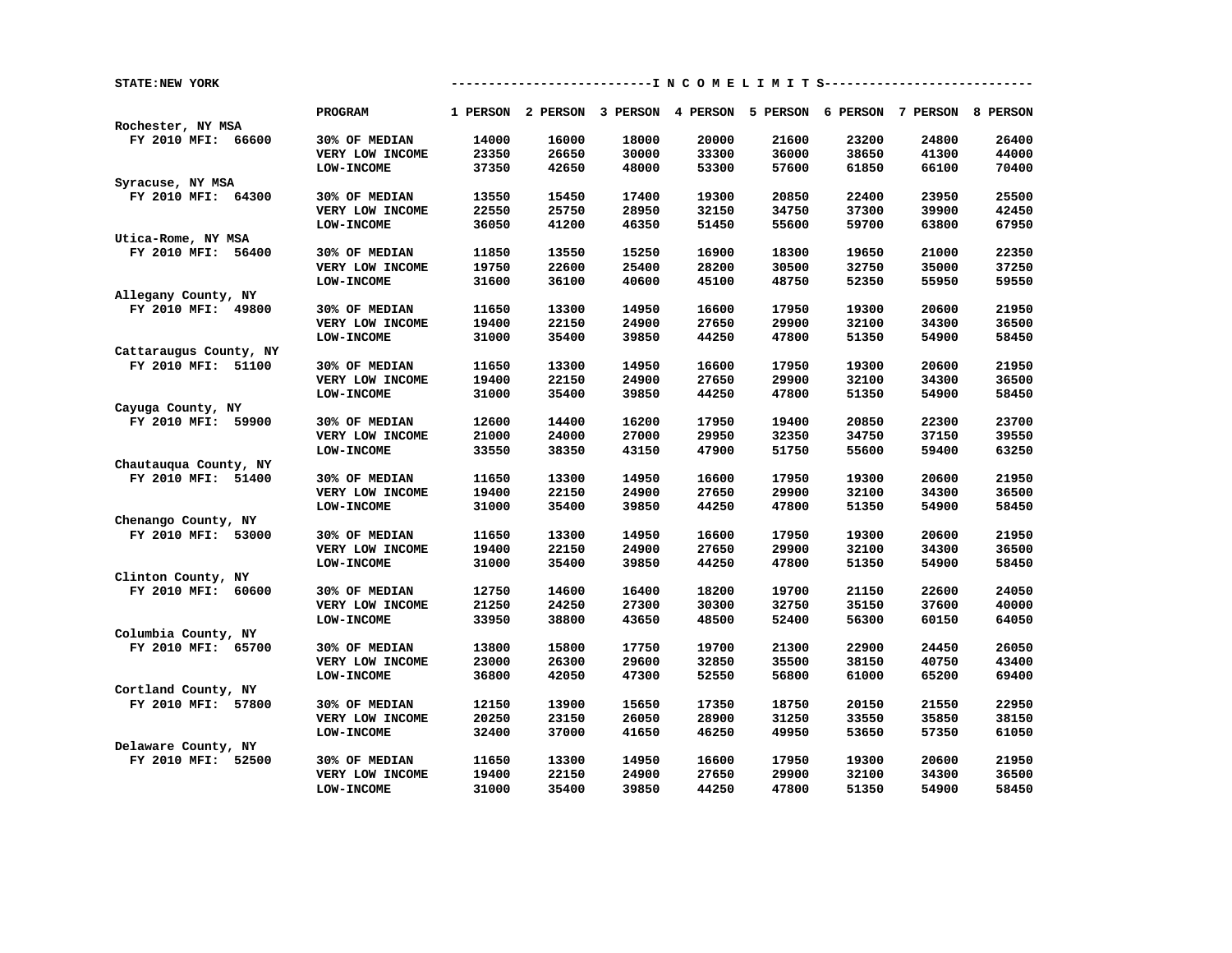| STATE: NEW YORK       |                   | ------------------ N C O M E L I M I T S-------------------- |       |                                                                         |       |       |       |       |       |
|-----------------------|-------------------|--------------------------------------------------------------|-------|-------------------------------------------------------------------------|-------|-------|-------|-------|-------|
|                       | <b>PROGRAM</b>    |                                                              |       | 1 PERSON 2 PERSON 3 PERSON 4 PERSON 5 PERSON 6 PERSON 7 PERSON 8 PERSON |       |       |       |       |       |
| Essex County, NY      |                   |                                                              |       |                                                                         |       |       |       |       |       |
| FY 2010 MFI: 55100    | 30% OF MEDIAN     | 11650                                                        | 13300 | 14950                                                                   | 16600 | 17950 | 19300 | 20600 | 21950 |
|                       | VERY LOW INCOME   | 19400                                                        | 22150 | 24900                                                                   | 27650 | 29900 | 32100 | 34300 | 36500 |
|                       | LOW-INCOME        | 31000                                                        | 35400 | 39850                                                                   | 44250 | 47800 | 51350 | 54900 | 58450 |
| Franklin County, NY   |                   |                                                              |       |                                                                         |       |       |       |       |       |
| FY 2010 MFI: 49900    | 30% OF MEDIAN     | 11650                                                        | 13300 | 14950                                                                   | 16600 | 17950 | 19300 | 20600 | 21950 |
|                       | VERY LOW INCOME   | 19400                                                        | 22150 | 24900                                                                   | 27650 | 29900 | 32100 | 34300 | 36500 |
|                       | <b>LOW-INCOME</b> | 31000                                                        | 35400 | 39850                                                                   | 44250 | 47800 | 51350 | 54900 | 58450 |
| Fulton County, NY     |                   |                                                              |       |                                                                         |       |       |       |       |       |
| FY 2010 MFI: 51700    | 30% OF MEDIAN     | 11650                                                        | 13300 | 14950                                                                   | 16600 | 17950 | 19300 | 20600 | 21950 |
|                       | VERY LOW INCOME   | 19400                                                        | 22150 | 24900                                                                   | 27650 | 29900 | 32100 | 34300 | 36500 |
|                       | <b>LOW-INCOME</b> | 31000                                                        | 35400 | 39850                                                                   | 44250 | 47800 | 51350 | 54900 | 58450 |
| Genesee County, NY    |                   |                                                              |       |                                                                         |       |       |       |       |       |
| FY 2010 MFI: 61200    | 30% OF MEDIAN     | 12850                                                        | 14700 | 16550                                                                   | 18350 | 19850 | 21300 | 22800 | 24250 |
|                       | VERY LOW INCOME   | 21450                                                        | 24500 | 27550                                                                   | 30600 | 33050 | 35500 | 37950 | 40400 |
|                       | <b>LOW-INCOME</b> | 34300                                                        | 39200 | 44100                                                                   | 48950 | 52900 | 56800 | 60700 | 64650 |
| Greene County, NY     |                   |                                                              |       |                                                                         |       |       |       |       |       |
| FY 2010 MFI: 57200    | 30% OF MEDIAN     | 12050                                                        | 13750 | 15450                                                                   | 17150 | 18550 | 19900 | 21300 | 22650 |
|                       | VERY LOW INCOME   | 20050                                                        | 22900 | 25750                                                                   | 28600 | 30900 | 33200 | 35500 | 37800 |
|                       | <b>LOW-INCOME</b> | 32050                                                        | 36600 | 41200                                                                   | 45750 | 49450 | 53100 | 56750 | 60400 |
| Hamilton County, NY   |                   |                                                              |       |                                                                         |       |       |       |       |       |
| FY 2010 MFI: 52600    | 30% OF MEDIAN     | 11650                                                        | 13300 | 14950                                                                   | 16600 | 17950 | 19300 | 20600 | 21950 |
|                       | VERY LOW INCOME   | 19400                                                        | 22150 | 24900                                                                   | 27650 | 29900 | 32100 | 34300 | 36500 |
|                       | <b>LOW-INCOME</b> | 31000                                                        | 35400 | 39850                                                                   | 44250 | 47800 | 51350 | 54900 | 58450 |
| Jefferson County, NY  |                   |                                                              |       |                                                                         |       |       |       |       |       |
| FY 2010 MFI: 51600    | 30% OF MEDIAN     | 11650                                                        | 13300 | 14950                                                                   | 16600 | 17950 | 19300 | 20600 | 21950 |
|                       | VERY LOW INCOME   | 19400                                                        | 22150 | 24900                                                                   | 27650 | 29900 | 32100 | 34300 | 36500 |
|                       | LOW-INCOME        | 31000                                                        | 35400 | 39850                                                                   | 44250 | 47800 | 51350 | 54900 | 58450 |
| Lewis County, NY      |                   |                                                              |       |                                                                         |       |       |       |       |       |
| FY 2010 MFI: 51400    | 30% OF MEDIAN     | 11650                                                        | 13300 | 14950                                                                   | 16600 | 17950 | 19300 | 20600 | 21950 |
|                       | VERY LOW INCOME   | 19400                                                        | 22150 | 24900                                                                   | 27650 | 29900 | 32100 | 34300 | 36500 |
|                       | LOW-INCOME        | 31000                                                        | 35400 | 39850                                                                   | 44250 | 47800 | 51350 | 54900 | 58450 |
| Montgomery County, NY |                   |                                                              |       |                                                                         |       |       |       |       |       |
| FY 2010 MFI: 54100    | 30% OF MEDIAN     | 12700                                                        | 14500 | 16300                                                                   | 18100 | 19550 | 21000 | 22450 | 23900 |
|                       | VERY LOW INCOME   | 21150                                                        | 24200 | 27200                                                                   | 30200 | 32650 | 35050 | 37450 | 39900 |
|                       | LOW-INCOME        | 33850                                                        | 38650 | 43500                                                                   | 48300 | 52200 | 56050 | 59900 | 63800 |
| Otsego County, NY     |                   |                                                              |       |                                                                         |       |       |       |       |       |
| FY 2010 MFI: 55100    | 30% OF MEDIAN     | 11650                                                        | 13300 | 14950                                                                   | 16600 | 17950 | 19300 | 20600 | 21950 |
|                       | VERY LOW INCOME   | 19400                                                        | 22150 | 24900                                                                   | 27650 | 29900 | 32100 | 34300 | 36500 |
|                       | <b>LOW-INCOME</b> | 31000                                                        | 35400 | 39850                                                                   | 44250 | 47800 | 51350 | 54900 | 58450 |
| Schuyler County, NY   |                   |                                                              |       |                                                                         |       |       |       |       |       |
| FY 2010 MFI: 54900    | 30% OF MEDIAN     | 11650                                                        | 13300 | 14950                                                                   | 16600 | 17950 | 19300 | 20600 | 21950 |
|                       | VERY LOW INCOME   | 19400                                                        | 22150 | 24900                                                                   | 27650 | 29900 | 32100 | 34300 | 36500 |
|                       | <b>LOW-INCOME</b> | 31000                                                        | 35400 | 39850                                                                   | 44250 | 47800 | 51350 | 54900 | 58450 |
| Seneca County, NY     |                   |                                                              |       |                                                                         |       |       |       |       |       |
| FY 2010 MFI: 54600    | 30% OF MEDIAN     | 11650                                                        | 13300 | 14950                                                                   | 16600 | 17950 | 19300 | 20600 | 21950 |
|                       | VERY LOW INCOME   | 19400                                                        | 22150 | 24900                                                                   | 27650 | 29900 | 32100 | 34300 | 36500 |
|                       | LOW-INCOME        | 31000                                                        | 35400 | 39850                                                                   | 44250 | 47800 | 51350 | 54900 | 58450 |